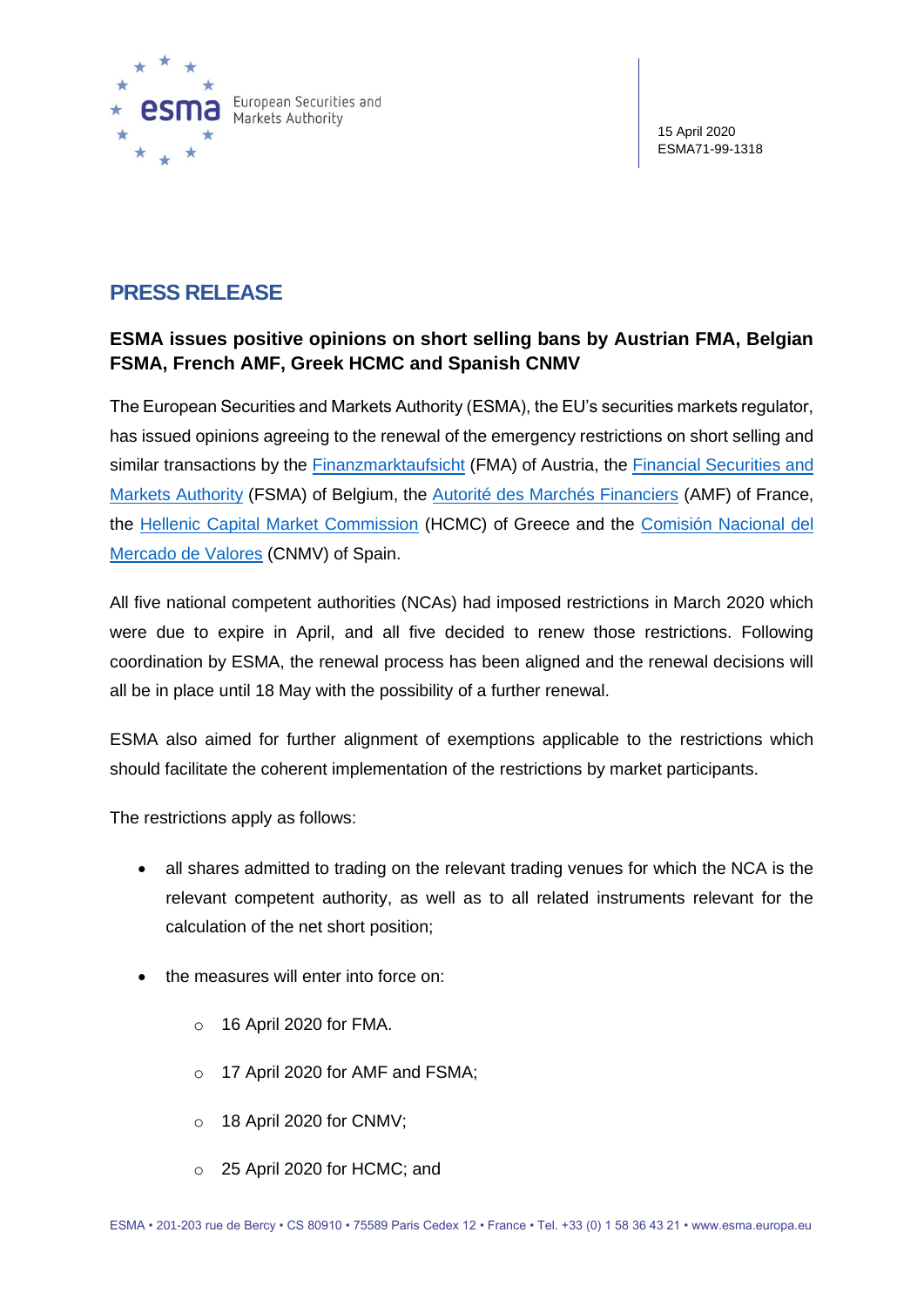

- o all are set to remain in place until 18 May 2020, 11:59 PM;
- the measures may be lifted before the deadline if the risks of a loss of market confidence are reduced or may be further extended after the deadline considering market conditions;
- the prohibitions apply to transactions executed both on a trading venue and over the counter;
- all measures do not apply to:
	- o market making activities; and
	- o index-related instruments or baskets of financial instruments if the shares covered by the ban represent 50% or less of the index or basket weight.

ESMA considers that the proposed measures are justified by current adverse events or developments which constitute a serious threat to market confidence and financial stability, and that they are appropriate and proportionate to address the existing threat to market confidence in those five markets.